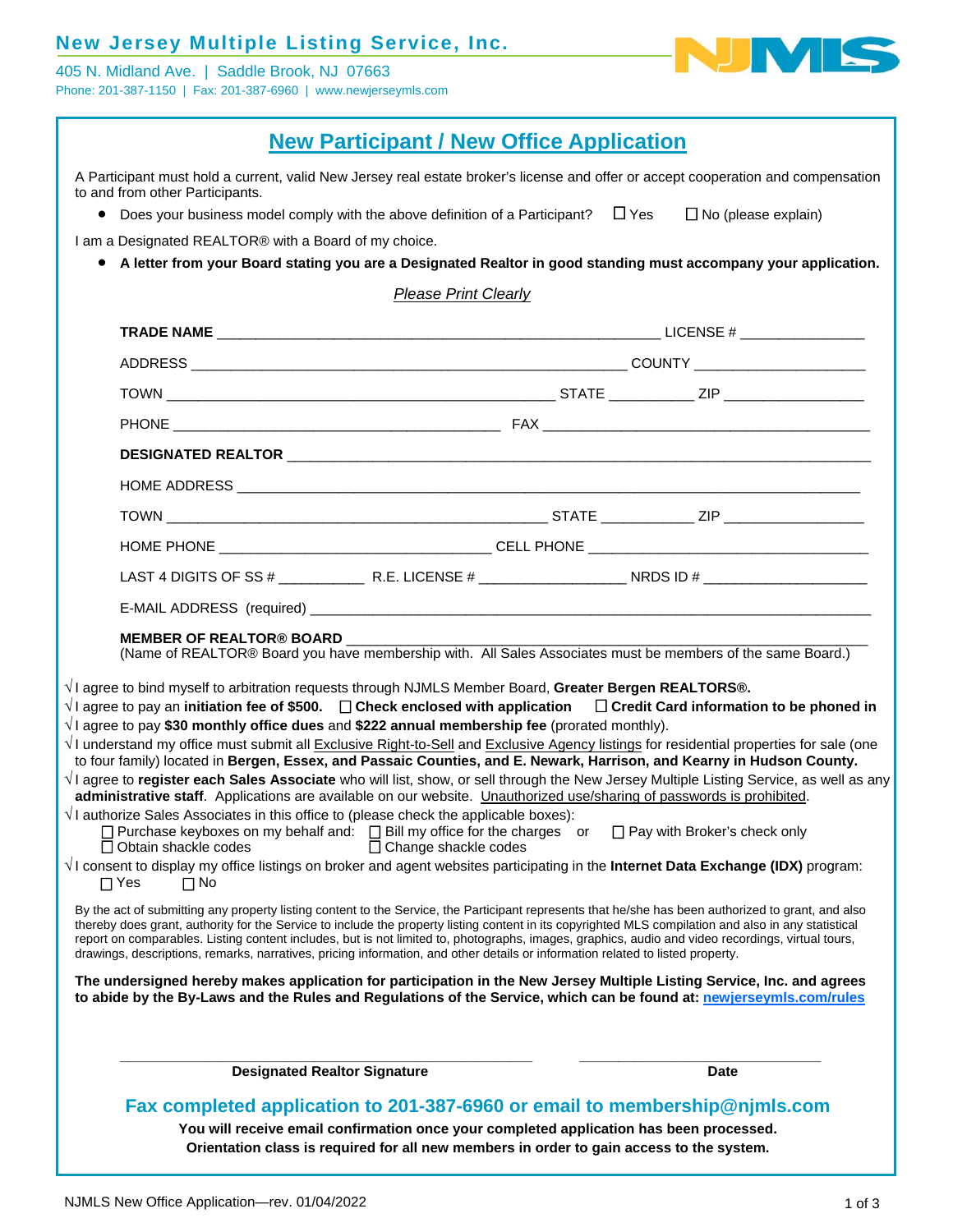## **New Jersey Multiple Listing Service, Inc.**

405 N. Midland Ave. | Saddle Brook, NJ 07663 Phone: 201-387-1150 | Fax: 201-387-6960 | www.newjerseymls.com



# **2022 NJMLS Fees**

| <b>ANNUAL MEMBERSHIP FEE:</b> (Prorated monthly)<br>Annual Membership Fee                                                                                               | (billed to agents directly)              | \$222.00                      |
|-------------------------------------------------------------------------------------------------------------------------------------------------------------------------|------------------------------------------|-------------------------------|
| <b>NEW AGENT START-UP FEES:</b><br><b>Registration Fee</b>                                                                                                              | (billed to agents directly)              | \$65.00                       |
| <b>ANNUAL ADMINISTRATIVE MEMBERSHIP FEE:</b> (Prorated quarterly)<br>Annual Administrative Assistant Fee - Licensed<br>Annual Administrative Assistant Fee - Unlicensed | (billed to office)<br>(billed to office) | \$222.00<br>\$80.00           |
| <b>OPTIONAL FEES:</b><br>Keybox (Broker's check only)                                                                                                                   |                                          | $$99.00*$                     |
| <u>LISTING FEES:</u><br><b>Listing Fee</b><br>Office Exclusives—Residential Rentals<br>Office Exclusives-All other listings                                             |                                          | \$30.00<br>\$50.00<br>\$60.00 |
| <b>ELECTRONIC KEY FEES:</b><br>e-Key Basic Monthly Lease Fee                                                                                                            | (billed by SUPRA)                        | 13.03*<br>£.                  |
| Key Activation Fee (one time fee)                                                                                                                                       | (billed by SUPRA)                        | $$50.00*$                     |

(\*Plus applicable sales tax)